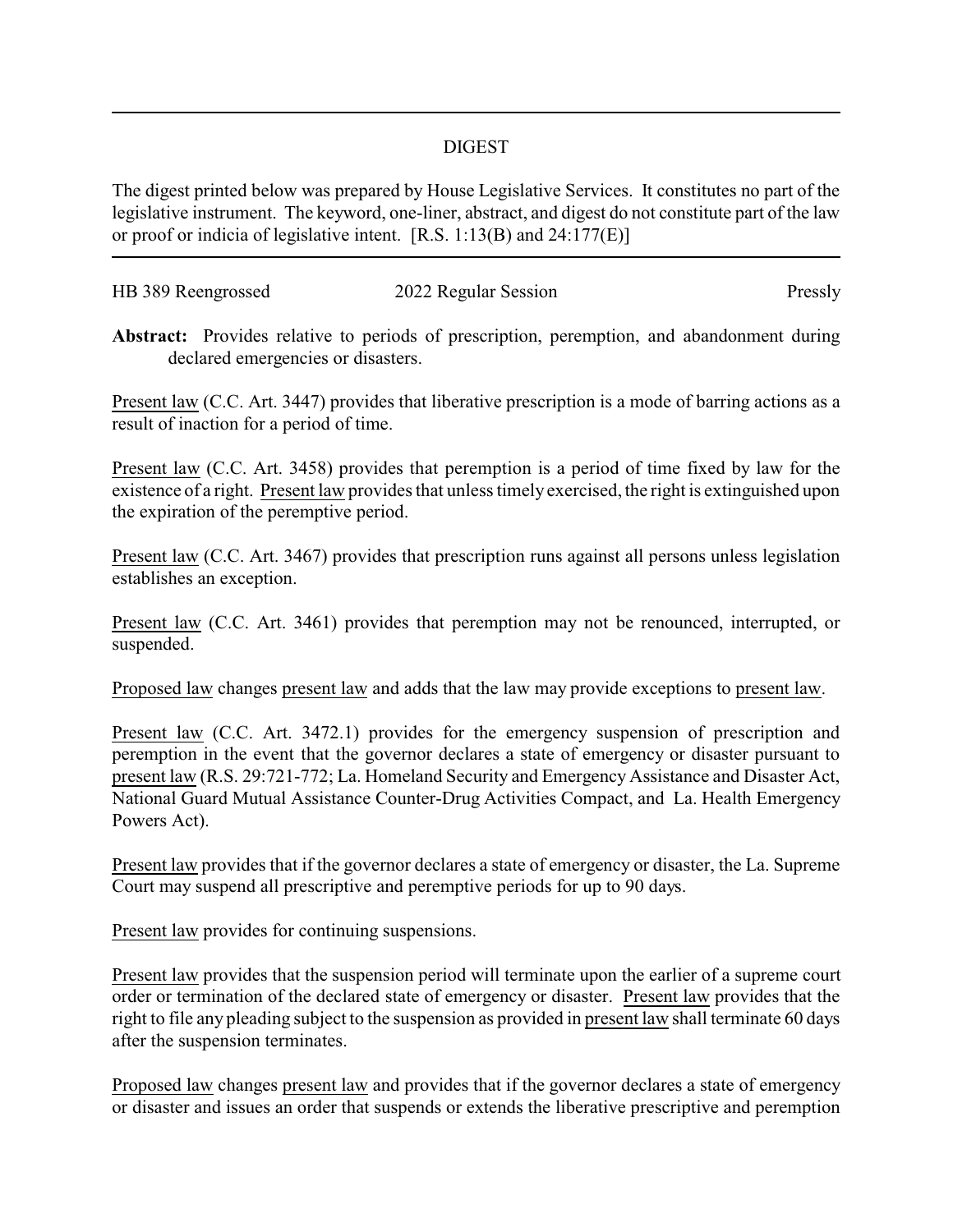periods, the executive order or proclamation shall have the effect of suspending only those liberative prescriptive or peremptive periods that would have otherwise accrued during the time specified in the order or duration of the order's effectiveness.

Proposed law provides that when the suspension period terminates, liberative prescription or peremption commences to run again and accrues upon the earlier of 30 days after the expiration of the period of suspension or in accordance with time as calculated in present law (C.C. Art. 3472).

Present law (C.C. Art. 3472) provides that a period of suspension is not counted toward the accrual of prescription. Present law provides that prescription commences to run again upon the termination of the period of suspension.

Proposed law (C.C.P. Art. 196.2) provides that when the governor declares a state of emergency or disaster pursuant to present law (R.S. 29:721-775), the supreme court, rather than the governor, may suspend or extend deadlines applicable to legal proceedings in court, including abandonment of actions.

Present law (C.C.P. Art. 561) provides that an action is abandoned when the parties fail to take any step in its prosecution or defense in the trial court for three years. An appeal is abandoned when parties fail to take any step in its prosecution or disposition or disposition for the period provided in the rules of the appellate court.

Proposed law (C.C.P. Art. 196.2) provides that the suspension or extension of deadlines applicable to legal proceedings shall only extend deadlines applicable to legal proceedings that would have otherwise accrued during the period of time in the order. After the suspension or extension period has expired, a party shall have an amount of time as specified in the court order to file any pleading affected by the suspension or extension. Proposed law provides that if no amount of time is specified, the parties shall have 30 days after the period has expired.

Present law (C.C.P. Art. 562) provides that when the governor declares a state of emergency or disaster pursuant to present law (R.S. 29:721-775) the supreme court may suspend the period of abandonment for a period of time not to exceed 90 days. Present law provides for continuing suspensions.

Present law provides that the suspension period will terminate upon the earlier of a supreme court order or termination of the declared state of emergency or disaster. Present law provides that the right to file any pleading subject to the suspension as provided in present law shall terminate 60 days after the suspension terminates.

Proposed law repeals present law.

(Amends C.C. Arts. 3461 and 3472.1; Adds C.C.P. Art. 196.2; Repeals C.C.P. Art. 562)

Summary of Amendments Adopted by House